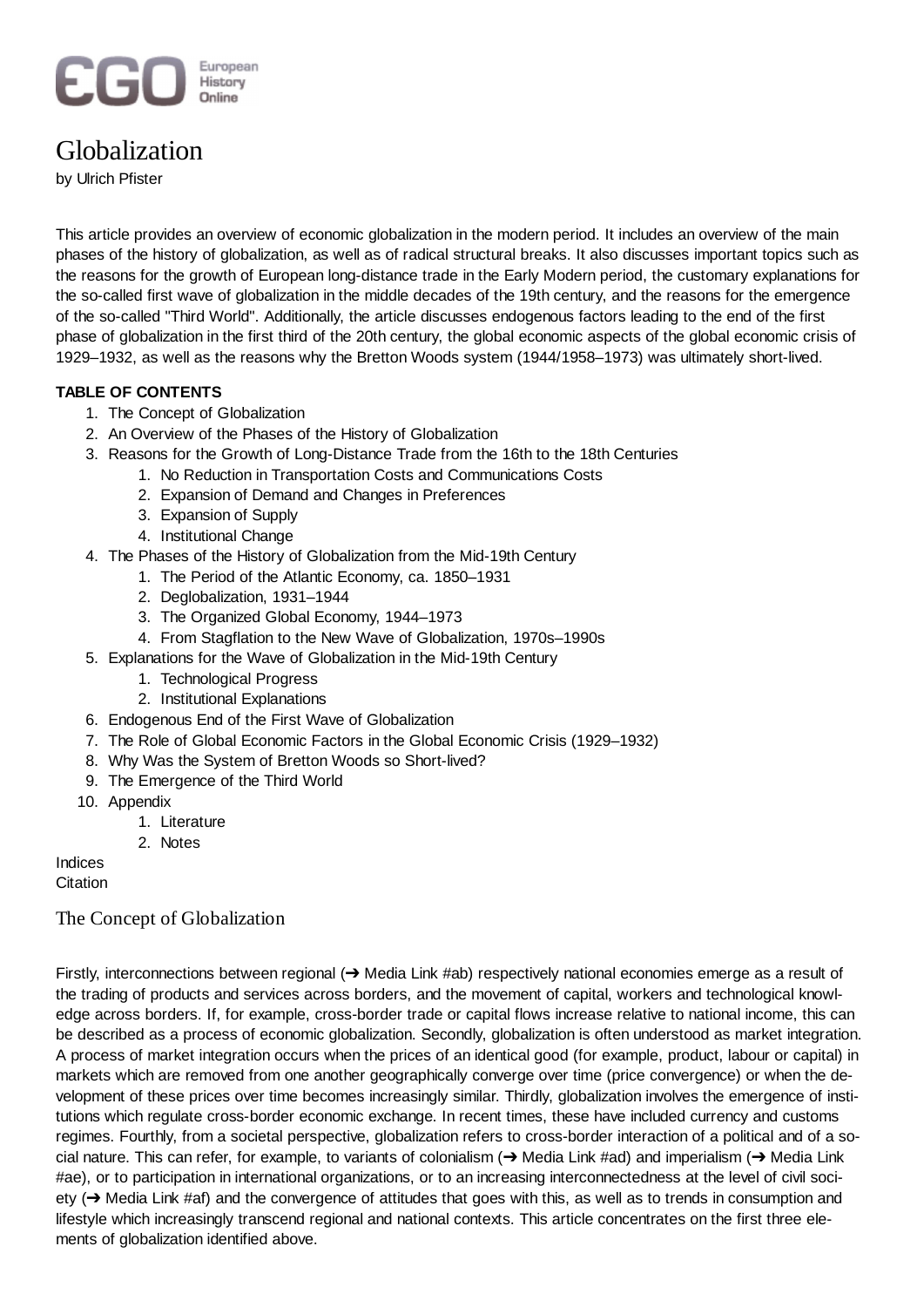# An Overview of the Phases of the History of Globalization

In broad terms, the history of globalization can be divided into three phases. In the first phase, which lasted until the Middle Ages, extensive long-distance trade relations  $(\rightarrow$  Media Link #ag) which crossed cultural divides and vast empires existed on the contiguous landmass of Asia, Africa and Europe. Trading Diasporas were the main agents of these economic contacts over long distances. The transfer of goods – for example, spices from India to Europe – often involved the successive participation of several groups of traders. Thus, there was no coherent trade infrastructure. However, caravan trade within Asia was promoted in the 13th and 14th centuries by the *Pax Mongolica*, i. e. temporary political integration into the enormous empire of Genghis Khan (1162–1227) ( $\rightarrow$  Media Link #ai) and his successors.<sup>1</sup>

 $\triangle$  2

In the second phase, European global trade began when Venice was dominating the trade with the Levant in the aftermath of the War of Chioggia between Genoa and Venice (1378–1381) ( $\rightarrow$  Media Link #aj) and continued until around the mid-19th century.<sup>2</sup> Until at least the 17th century, trade was primarily conducted within Europe and via the connecting sea trade routes  $\rightarrow$  Media Link #ak), i. e. through trade with the Levant, Baltic trade and trade with Russia. European expansion from the late 15th century contributed – initially due to European control of the supply of silver – to the concentration of trade between Asia and Europe in a (European) trading organization and to the integration of America into intercontinental trade. However, if one excludes precious metals which were used as payment, intercontinental trade in this period consisted primarily of luxury goods, and there are relatively few examples of price convergence. Until the late 17th century, the volume of intercontinental trade remained relatively low compared with long-distance trade within Europe. In the Asian commercial regions, Europeans were also just one group of traders among many, and European global trade coexisted with that of a number of other empires, including China and the Ottoman Empire  $\rightarrow$  Media Link #al).

The third phase, which led to the present-day global economy, can be said to have begun with the rapid expansion of the European economy into the so-called Atlantic economy in the middle decades of the 19th century. This period was characterized, firstly, by the rapidly increasing importance of dietary staples and industrial  $\rightarrow$  Media Link #am) raw materials in long-distance trade; secondly, by considerable international price convergence, both in relation to goods and labour; thirdly, by the intermittent free and large-scale transcontinental mobility of labour; and, fourthly, by the emergence of international capital markets.

Ÿ4

 $\triangle$ 3

# Reasons for the Growth of Long-Distance Trade from the 16th to the 18th Centuries

From the 16th century at the latest, the volume of long-distance trade grew considerably more quickly than the European population and European economic output. From the 16th to the 18th century, the total annual tonnage of ships sailing around the Cape of Good Hope increased relatively steadily at an average rate of 1.1% per annum. In these three centuries, the population of Europe (excluding Russia) grew at an annual average rate of only 0.3%. Per capita incomes in the western European economies rose by no more than 0.2% per annum on average. From the second half of the 17th century, transatlantic trade developed considerably more quickly than European trade with Asia. For example, the number of slaves transported from Africa and sold in the Americas – who were of vital importance for the production of tropical goods exported from the Americas to Europe – increased between 1525 and 1790 by an average of 2.1% annually. $3$ 

 $\triangle$ 5

No Reduction in Transportation Costs and Communications Costs

The period of European global trade before 1850 saw hardly any examples of price convergence, which can be attributed to the absence of a transportation revolution in the Early Modern period.<sup>4</sup> It was only from the middle of the 19th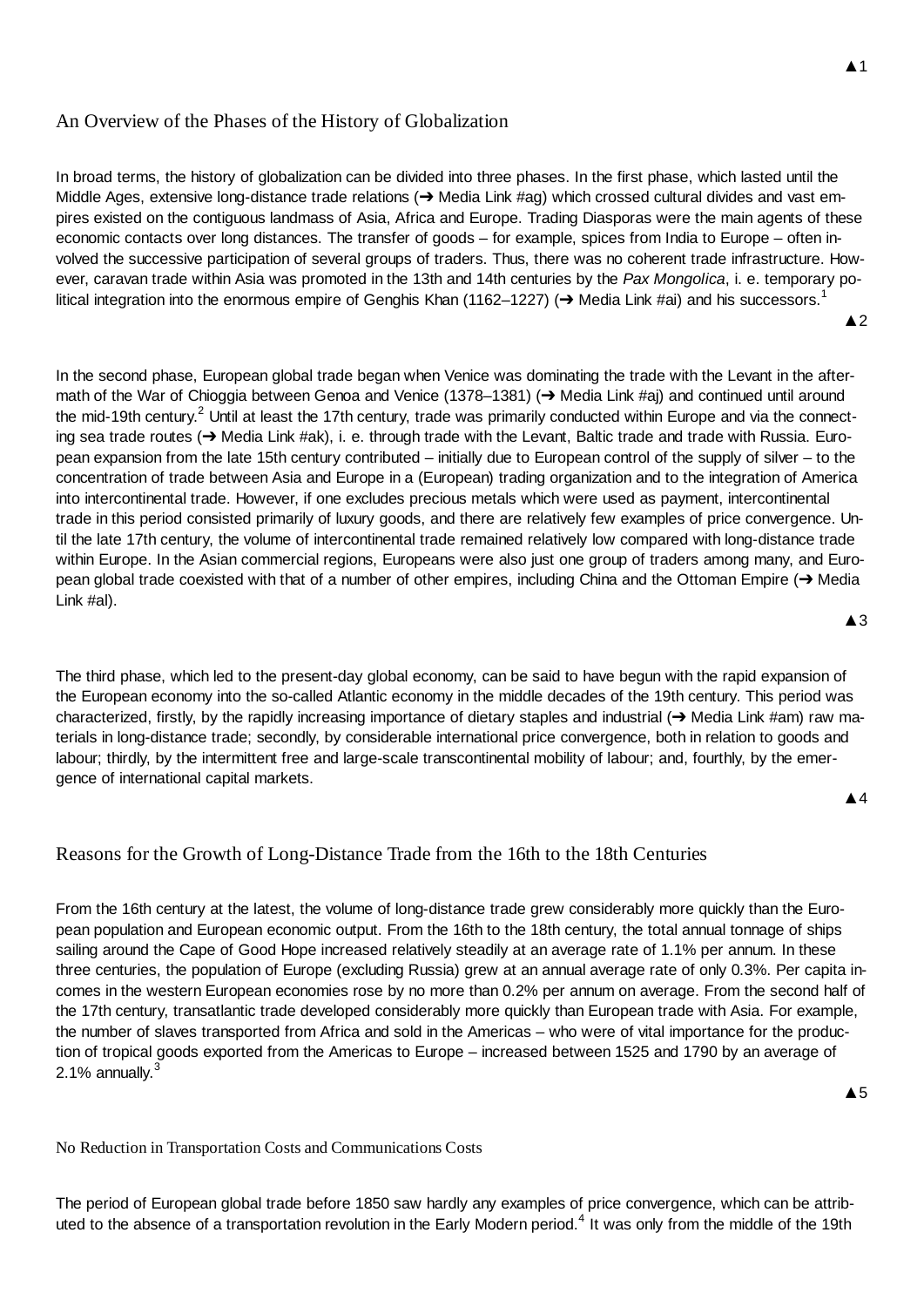century that European global trade expanded into a global economy, primarily due to revolutionary inventions in transportation and communications technology which drastically reduced the cost of transportation and communication (see section 5.1).

Expansion of Demand and Changes in Preferences

While per capita national income in Europe grew very slowly before the second half of the 19th century, the incomes of the elite, who bought a disproportionately large portion of traded goods, increased considerably. This was due to the growth of the state as a source of income for the elite, as well as to population growth, which made more intensive land  $(\rightarrow$  Media Link #ao) cultivation possible, thereby increasing ground rents. The rising incomes of the elite account for a considerable portion of growth in trade between Europe and other continents before 1800. Early globalization was therefore closely connected with the long-term increase in income inequality.<sup>5</sup>

**A7** 

**A8** 

**A** 9

Additionally, in the late 17th and 18th centuries, tastes and preferences changed not only among the elite but among the general European population, to the extent that it is possible to speak of a Consumer and Industrious Revolution. In the late 17th century, regulations that tied individual consumption to one's estate largely disintegrated, while the consumption of luxury goods became acceptable. This increased the utility of consumption: Fashionable clothing  $\rightarrow$  Media Link #ap) could now be used to gain social status, and tastefully chosen domestic furniture and ornaments could accentuate one's individual identity. This brought about a shift in preferences not only towards sophisticated (better: differentiated) goods and traded goods, but also away from leisure (+> Media Link #aq) and towards work, since the utility of goods acquired through work had grown.<sup>6</sup>

## Expansion of Supply

In some cases, the fact that the prices of goods traded between continents remained stable in spite of increasing trade volumes suggested that there was scope to increase supply. Examples of this include pepper in the 16th century and tea in the 18th century. The secular inflation of silver in the modern period also suggests that the mining of silver became increasingly profitable in real terms over a long period of time. The expansion of the supply of traded goods in regions outside Europe as a result of force, organizational innovations or monetary requirements (particularly in China) made an important contribution to early globalization.<sup>7</sup>

#### Institutional Change

In the modern period, economic institutions in western Europe changed, which presumably reduced the transaction costs involved in the long-distance trade conducted by Europeans, thereby promoting growth in that trade.<sup>8</sup> All the same, it is difficult to assess the importance of this process relative to the other growth factors mentioned before. However, it has been convincingly argued in relation to the United East India Company of the Netherlands ( $\rightarrow$  Media Link #as), which was able to bring a majority of trade between Asia and western Europe under its control  $\rightarrow$  Media Link #at) in the first half of the 17th century, that institutional factors played an important role in its success. These included, in particular, the creation of a permanent stock of capital abroad, as well as the subordination of the military expansion strategy to commercial calculations.<sup>9</sup>

 $\triangle$  10

# The Phases of the History of Globalization from the Mid-19th Century

In the second quarter of the 19th century, growth in the international exchange of goods accelerated. The global economy grew in the 19th and 20th centuries by an average of nearly 4% per annum, which is roughly twice as high as growth in the national incomes of the developed economies since the late 19th century (ca. 1.5–2.0%). However, this

**▲6**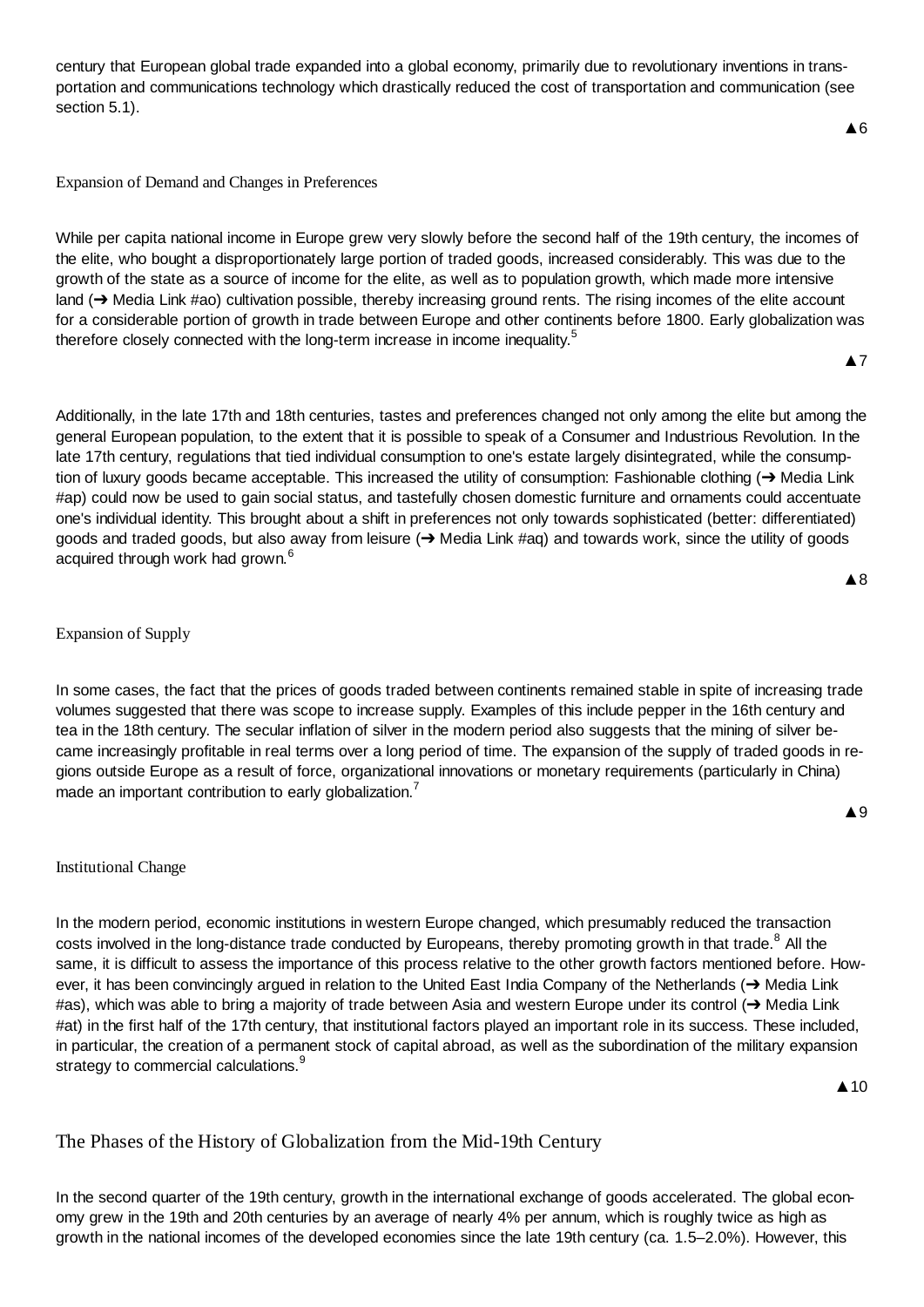growth was by no means even, and it changed in character over time. Four phases can be identified from the mid-19th century onwards:

The Period of the Atlantic Economy, ca. 1850–1931

During this period, growth in the global economy was concentrated in Europe and in sparsely populated settler colonies in temperate climate zones on other continents (particularly the USA; but also Argentina, Canada, Australia, and to a lesser extent Russia). Trade was primarily based on the exchange of industrial goods for dietary staples and industrial raw materials.

Economic development in this period was strongly influenced by the acquisition of land reserves overseas for the production of unprocessed materials for export. This required the immigration into these territories of masses of settlers, and during this period leading up to the global financial crisis approximately 50 million people  $\rightarrow$  Media Link #au) migrated from Europe to other continents  $(\rightarrow$  Media Link #av). This equates to roughly four to five times the number of African slaves transported to the Americas in the Early Modern period; no comparable integration of transcontinental labour markets has occurred since this period. The new settlers also had to be provided with infrastructure. Investment in development overseas was funded by the exportation of massive amounts of capital from Europe. In Great Britain, which was the most important source of international capital flows in this period, capital exports constituted approximately 4.5% of the national income between the 1870s and 1913. The level of integration of international capital markets in the decades prior to the First World War was not witnessed again until the 1990s.

Regions in Asia, the Americas and Africa which were not suitable for the settlement of European migrants profited to a far lesser degree from growth in the global economy. The income-weak economies which developed in these zones came to be referred to as the Third World in the third quarter of the 20th century.

Deglobalization, 1931–1944

After the First World War, the global economy stagnated, and then experienced a veritable collapse in the global economic crisis (1929–1932). Nominally, trade fell by 20%, but when deflation is taken into account – and it hit traded goods harder than non-traded goods – the decrease was considerably larger in real terms. International capital markets disintegrated due to the widespread insolvency of sovereign debtors. This decline in globalization was reflected in institutional terms in deviations from the international gold standard (beginning with Great Britain in 1931), in the introduction of high protective customs tariffs, and in the advent of government-controlled trade regulated by bilateral payment treaties (starting with Germany in 1934).

The Organized Global Economy, 1944–1973

This period was characterized by rates of growth in the national income of individual economies from about 1950 onward which are unparalleled in history. In this period, the degree of global economic integration of the developed countries – in contrast to the Third World – grew rapidly to reach approximately the same level as had existed directly before the First World War. However, this reconstruction of the global economy was based solely on trade in goods.

In order to maintain the freedom of the individual state to act and to control growth within its own economy, international economic ties were organized on the basis of highly-formalized regimes. The currency regime (1944–1973) which emerged from the conference held by the Allies in 1944 in Bretton Woods (New Hampshire, USA) on the restoration of international economic relations was undoubtedly the most important of these. In western Europe, this regime was sup-

 $\triangle$  16

A 15



 $\triangle$  13

# $\blacktriangle$  11

 $\triangle$  12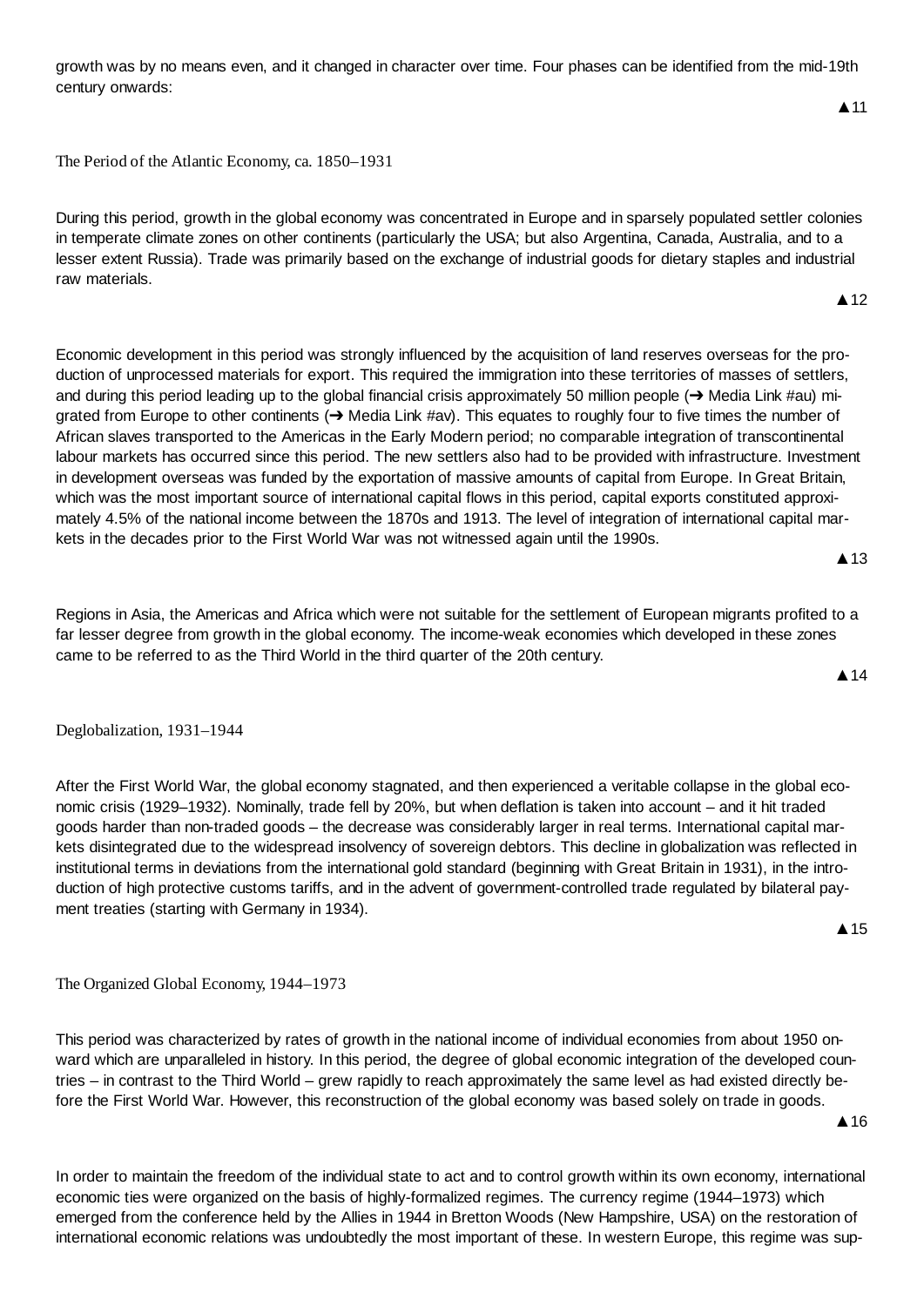plemented by the beginnings of European integration  $(\rightarrow$  Media Link #aw), which at first primarily promoted connections in the economic sphere.

From Stagflation to the New Wave of Globalization, 1970s–1990s

The 1970s were characterized by the disintegration of the system of Bretton Woods, inflationary shocks and low economic growth in the developed economies. The monetary stabilization implemented in the leading economies (particularly the USA) in the early 1980s was accompanied by widespread recession and an interest shock which resulted in a wave of solvency problems on the part of sovereign debtors in the Third World, i. e. a debt crisis.

In tandem with the macro-economic stabilization, a range of structural reforms occurred in many countries from around 1980. Having isolated themselves from the global economy to a large degree in the third quarter of the 20th century, China and India – the most populous economies of the world – switched to a path of export-oriented growth and liberalized their foreign trade. Numerous other Asian and Latin American countries, particularly Brazil, followed suit. This reorientation was motivated by the fact that the growth potential of substituting imports with domestic industrialization had been exhausted. This form of industrialization had been aimed at supplying small, isolated national economies since raw materials prices had collapsed during the global economic crisis. In highly developed countries, many markets were deregulated, such as labour markets, markets for transportation services and, in particular, capital markets. These reforms occurred in the context of widespread acknowledgement that the efforts of individual states to control their own economies in the 1970s had proved largely ineffective.

▲ 19

**▲**17

**A** 18

Together with the revolution in information technology, which reduced the cost and dramatically increased the speed of communication over long distances, these structural reforms triggered a new wave of globalization. In particular, international capital markets experienced a renaissance, and direct industrial investment by multinational companies increased rapidly.<sup>10</sup> Parallel to this, the structure of the trade in goods changed. While the period of the Atlantic economy had been characterized by the exchange of raw materials for industrial goods, the second wave of globalization at the end of the 20th century confirmed a trend which had been detectable since the 1950s: the dominance of intra-industry trade.

 $\triangle 20$ 

# Explanations for the Wave of Globalization in the Mid-19th Century

Technological Progress

The classic explanation of the first wave of globalization points out technological innovations, particularly the building of steam-powered railways (the central tracks were laid in the third quarter of the 19th century), the transition to steampowered ships with steel hulls on the high seas (from the 1850s), as well as the electrical telegraph (the long-distance lines were laid from the 1850s). These innovations made transportation and information transfer ( $\rightarrow$  Media Link #ay) both cheaper and faster, thereby optimizing the international division of labour.<sup>11</sup>

▲21

Market integration in the 19th century has been analysed empirically by comparing grain prices in as many cities as possible. These studies have demonstrated that the European grain markets became noticeably interconnected from about 1820 and that the USA essentially only joined this already well-integrated international grain market  $\rightarrow$  Media Link #az) after the Civil War (1861–1865).<sup>12</sup> This suggests that advances in productivity in cross-border transportation and communication are attributable to the Industrial Revolution. The Industrial Revolution unfolded irregularly, concentrating on a number of leading sectors (particularly textiles, but also steel processing) and on a small number of regions in England and on mainland Europe. Consequently, the leading industrial sectors were strongly export-oriented. The resulting strong increase in international trade caused the services sector to expand. This growth led to economies of scale and increased specialization, and, as a result, to incremental increases in productivity in this sector, also providing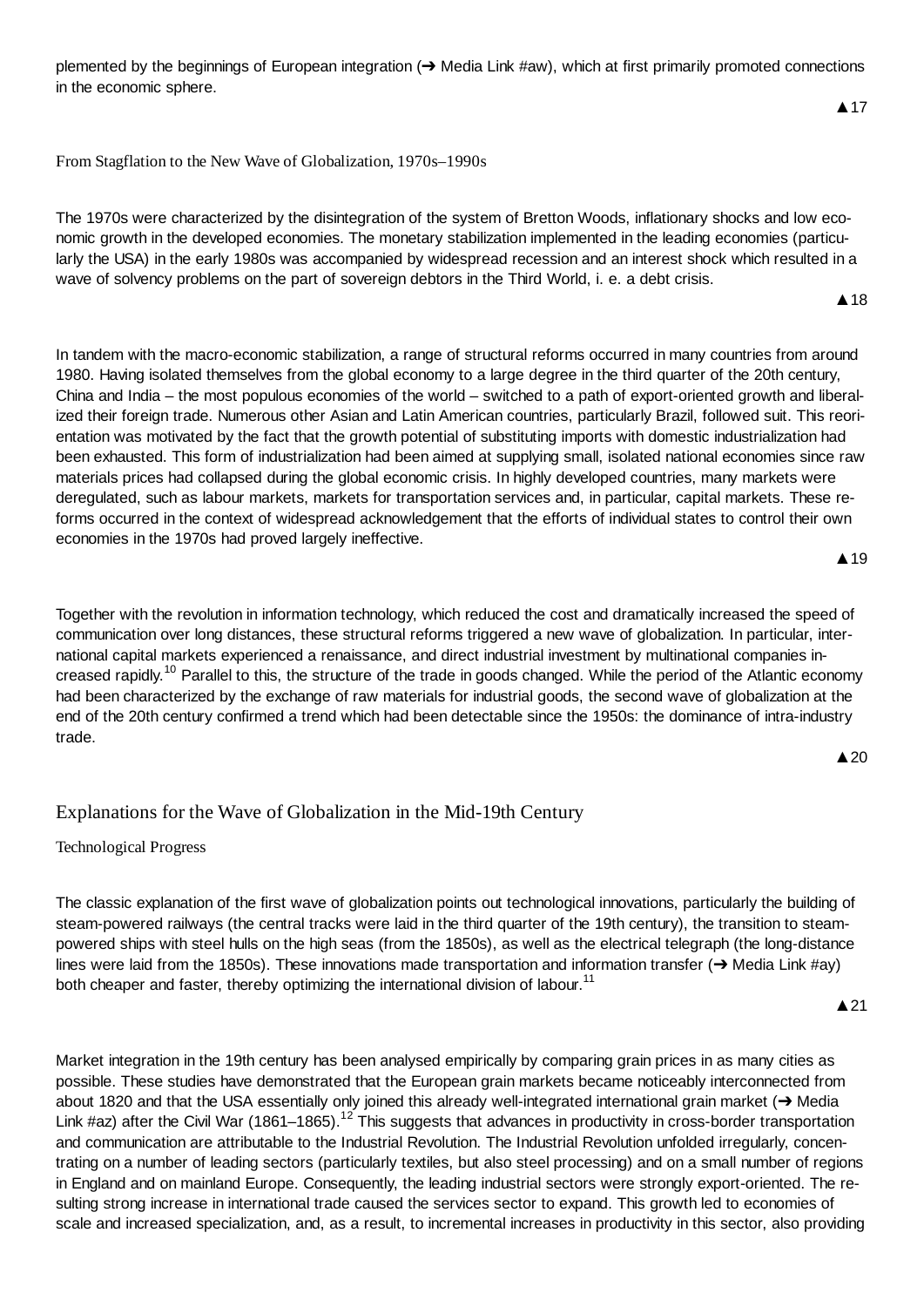#### Institutional Explanations

Invariably, the liberalization of free trade and the emergence of the gold standard are also mentioned as contributing to the first wave of globalization around 1850. But both of these processes appear to have been of secondary importance.  $\triangle$  23

Great Britain liberalized its foreign trade by repealing the Corn Laws (1846) and the Navigation Acts (1849). In 1860, the free trade movement on the continent led to the so-called Cobden-Chevalier Treaty between Great Britain and France, which was signed by Richard Cobden (1804–1865) ( $\rightarrow$  Media Link #b0) and Michel Chevalier (1806–1879) ( $\rightarrow$ Media Link #b1) on behalf of their respective governments. To avoid their exports being discriminated against, other European countries sought to conclude free trade treaties, initially primarily with France. By 1875, a network of more than 50 such treaties was in place, all similar in structure. The liberalization of transit traffic and the introduction of the most-favoured-nation clause – stipulating that trade advantages could not be granted to one single trade partner alone, but had to be granted to all – resulted in a kind of international system which survived the renewed raising of customs tariffs from the end of the 1870s. However, the direct effects on bilateral trade were selectively limited to a small number of industrial goods which were nonetheless of considerable importance to the respective treaty partners.<sup>13</sup>

 $\triangle$  24

The gold standard, which first developed in Great Britain in the 1820s and 1840s, stabilized trust in the capacity of banknotes to retain their value because it introduced rules regarding the convertibility of banknotes into gold by the central bank, as well as rules regarding the holding of gold reserves to partially cover the banknotes in circulation. Additionally, under the gold standard the central banks pursued targeted monetary policies including transactions on money markets and capital markets for the first time. Germany's transition to the gold standard (1871–1876) brought about a chain reaction. By the 1880s, an international gold standard with a system of fixed exchange rates had emerged. One can argue that the removal of the risk involved in fluctuating exchange rates promoted international trade and the flow of capital. Indeed, countries which accepted the gold standard could avail of international loans at lower interest rates than countries with other currency regimes. However, it has not been proven that the international gold standard had any effect on the international goods trade.<sup>14</sup>

 $\triangle$  25

# Endogenous End of the First Wave of Globalization

By the early 20th century, the emigration of large numbers of Europeans to regions in temperate climate zones outside Europe had brought about an international convergence of real wages within the Atlantic economy. The shortage of workers in overseas regions became less acute, while emigration and economic growth eased demographic pressure in Europe. Falling transportation and communications costs had the effect that goods prices on either side of the Atlantic gradually converged, which over time negated the forces which had driven expansion in the Atlantic economy.

 $\triangle$  26

Additionally, price and wage convergence roused globalization's losers into action. They founded interest groups and campaigned within their national political systems for measures to retard globalization in order to reduce or eliminate the negative consequences which globalization implied for them. Outside Europe, this primarily involved workers demanding the introduction of immigration limits in order to protect their high wages. Their efforts yielded success to the extent that the USA and other destinations of European emigration introduced increasingly severe immigration regulations in the first third of the 20th century. Together with the declining difference in real wages, these measures meant that the flow of migrants across the Atlantic largely dried up by the 1930s.<sup>15</sup>

**A27** 

On the old continent, the over-supply of American grain reduced the ground rents of the large landowners and the sur-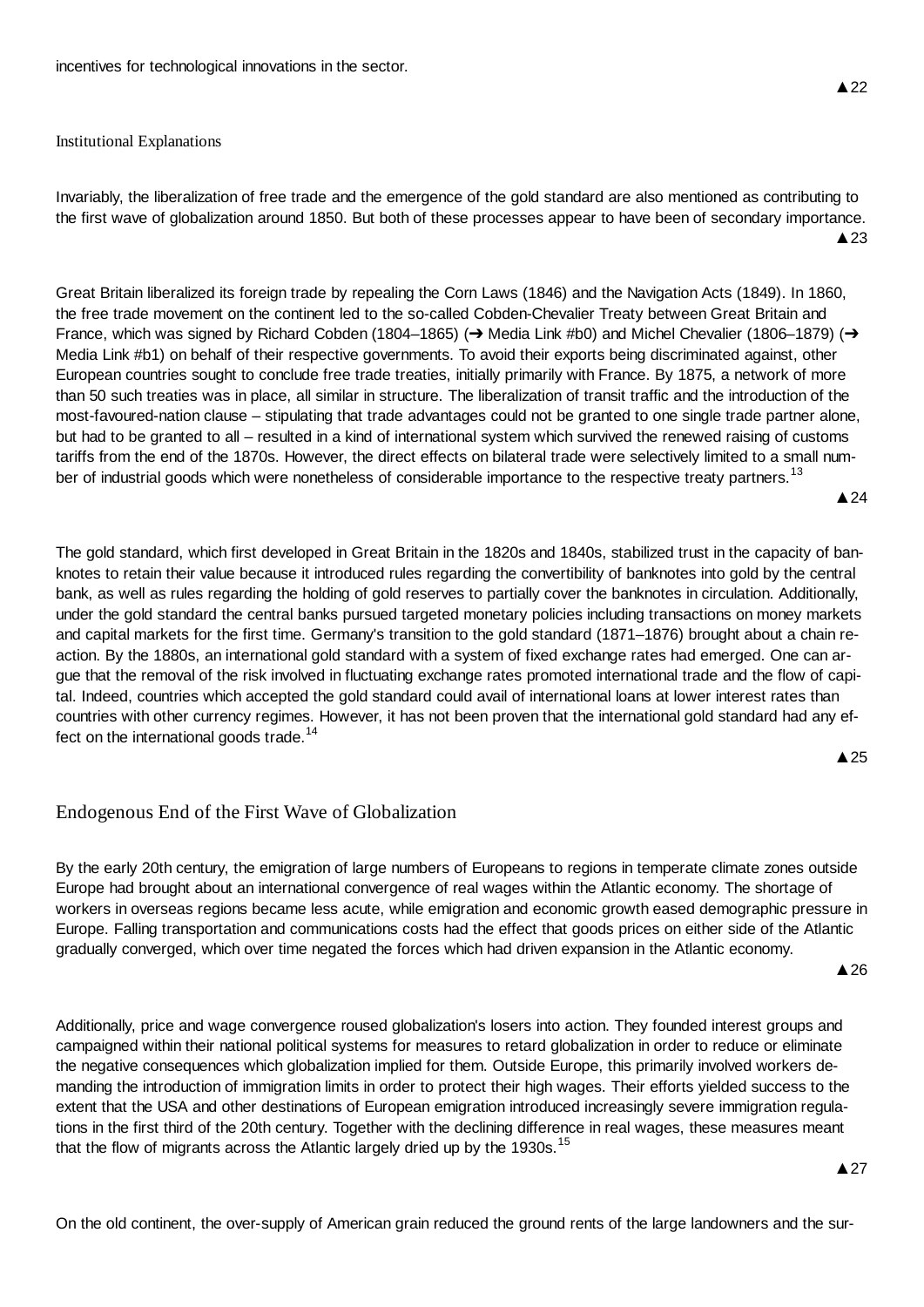plus-generating farmers, resulting in a movement for the introduction of protective tariffs. Starting with Germany in 1879, many continental European countries introduced grain tariffs. These were raised considerably in the aftermath of the First World War, thereby hindering the international grain trade in the interwar period.<sup>16</sup>

These observations indicate that globalization is not a self-sustaining process. A wave of globalization can have the effect of gradually removing the imbalances which have given rise to the wave of globalization in the first place, and forces which have promoted global economic integration can thereby dissipate all by themselves. And if globalization also affects different social groups in different ways, individuals harmed by globalization can form interest groups and campaign for the erection of barriers to globalization. Deglobalization can therefore be the endogenous result of the preceding globalization.

# The Role of Global Economic Factors in the Global Economic Crisis (1929–1932)

Prior to the crisis which has been developing since 2008, the global economic crisis of 1929 represented the biggest international crisis of the modern period, resulting in a period of deglobalization. Of the number of international aspects to the crisis, we shall discuss the following two:

Firstly, the extreme fall (75%) in the prices of agricultural raw materials (1925–1933) was preceded by latent supply-side pressure in the aftermath of the First World War. Emigration from Europe reached its climax in the final years before the war, and in the early 1920s the resulting increase in the production of staples overseas entered the international markets. Simultaneously, the demobilization of military personnel after the war resulted in a recovery in agricultural production in Europe, and this production was protected by protective tariffs which tended to be even higher than those which had been in existence prior to the war. From the mid-1920s, the governments of the USA and Canada tried to stabilize agricultural prices by buying agricultural produce and putting it into state storage. The attempts of, in particular, the USSR and Australia to maintain profits by boosting production caused this policy to fail in 1929 and contributed to serious deflation, which in the USA resulted in the bankruptcy of numerous regional banks which had been heavily involved in providing finance to agriculture. The German banking crisis (→ Media Link #b2) in the summer of 1932 was also connected with the deflation of the prices of raw materials.<sup>17</sup>

**A**31

Secondly, faults in international currency policy and, in particular, the system of fixed exchange rates which resulted from the gold standard played a large role in the deterioration of the international economic crisis. Fixed exchange rates resulted in the almost unhindered transfer to other economies of a deflationary trend occurring in one particular country (in this case, the USA). The falling prices of domestic goods became more competitive on the global markets, therefore reducing imports and increasing exports. The fear of losing gold prompted the central banks of the trading partners in a system with fixed exchange rates to suppress domestic demand by raising interest rates, which increased deflationary pressures. Deflation ultimately has a negative effect on economic growth because it prompts consumers to defer purchasing and reduces returns of investments (at the end of a production process, the profits are less than has been anticipated at the start). Consequently, the most effective measure taken against the financial crisis after 1929 was coming off the gold standard and the introduction of an expansionary monetary policy. International comparisons show that the earlier individual countries dismissed the gold standard, the quicker they recovered. The lessons of the global economic crisis have had a profound effect on the monetary policies of central banks in the crisis which has been on-going since 2008. Indeed, Ben Bernanke (\*1953) ( $\rightarrow$  Media Link #b3), who has been president of the US Federal Reserve since 2006, has contributed to research into the topics discussed here.<sup>18</sup>

 $\triangle$  32

Why Was the System of Bretton Woods so Short-lived?

As already mentioned, the period of Bretton Woods (1944/58–1973) was characterized by levels of economic growth which are unique in history. Though it is difficult to prove this in detail, it seems likely that the specific structure of the

#### $\triangle$  28

▲ 29

 $\triangle$  30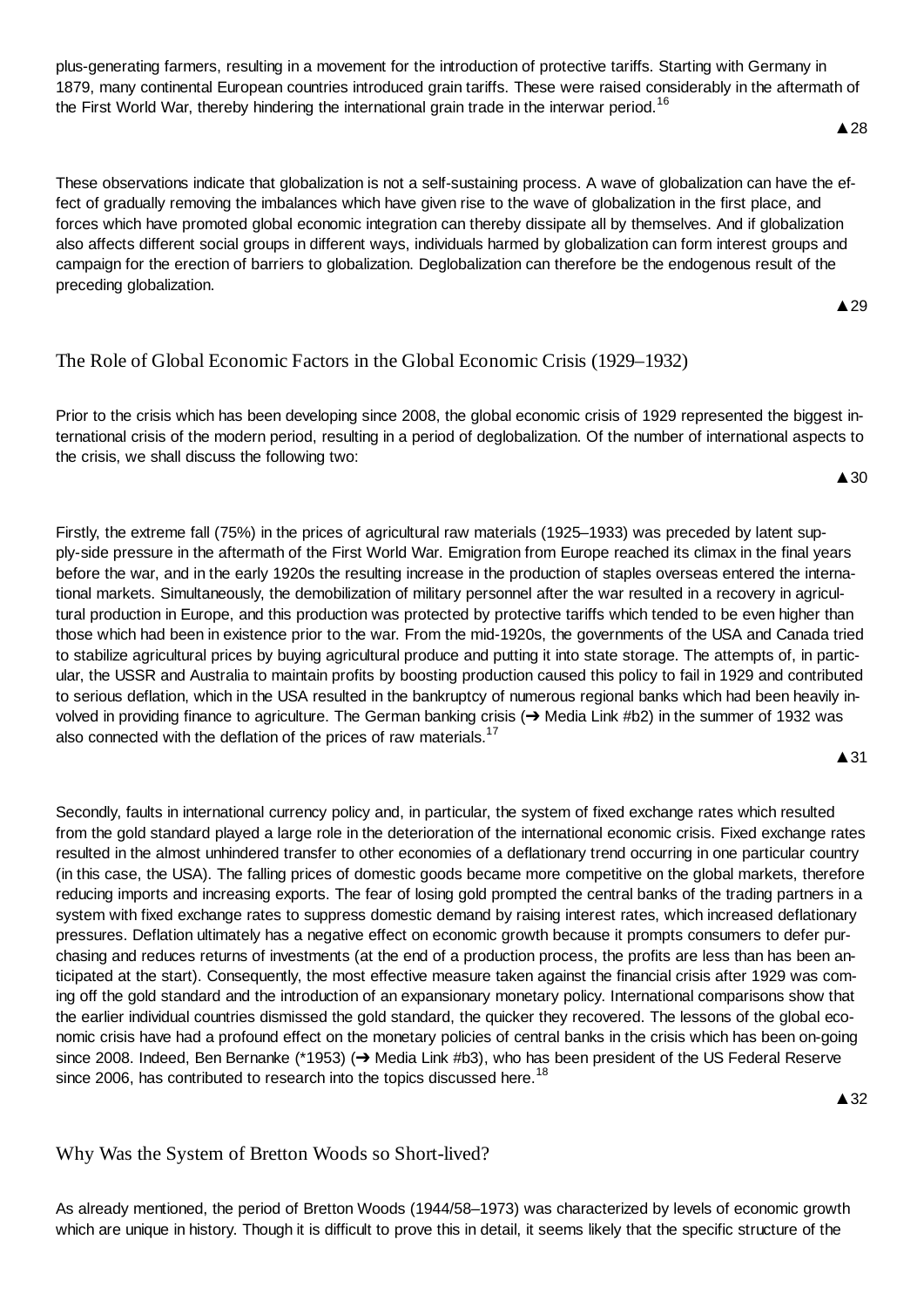currency regime contributed to this extraordinary growth. This regime succeeded in reducing capital costs by combining low fluctuation in exchange rates, stable inflation rates, and stable, low real interest rates, thereby supporting the transition to more capital-intensive modes of production following the example of the USA which occurred in this period.

**▲33** 

But why did this regime ultimately prove to be so short-lived? The currency regime of Bretton Woods essentially functioned as follows: the US Federal Reserve maintained the convertibility of the US dollar to gold at a stable price of 35 dollars per ounce, while the other central banks kept the exchange rates of their currencies against the US dollar stable by buying and selling US dollars. The primary reason for the failure of this system was the "Triffin paradox", which was named after the Belgian economist Robert Triffin (1911–1993) ( $\rightarrow$  Media Link #b4).<sup>19</sup> It states that, due to the strong growth in global trade during the 1950s and 1960s (see section 4.3), central banks required more reserves in order to counterbalance short-term changes in exchange rates which resulted from trade fluctuations. However, gold production grew considerably more slowly than global trade in this period, with the result that the US dollar was increasingly used as a reserve medium. Since the central bank reserves of the European countries were so depleted at the end of the Second World War, these countries had to run a current account surplus against the USA in order to rebuild their reserves. Thus, regular current account and capital account deficits (due to the increasing foreign direct investment of US companies) on the part of the USA were needed so that the central bank reserves of the other countries could grow in line with the growth in global trade. These deficits resulted from inflation and budget shortfalls which were caused by high military spending during the Vietnam War and increasing social welfare costs. However, in view of the dwindling gold reserves of the US Federal Reserve, the growth in receivables denominated in US dollars undermined international trust in the gold convertibility of the US dollar.

During the 1960s, this declining trust led to increasing volatility in international gold markets and to rising appreciation pressure on the currencies of surplus countries, particularly the German mark and the Japanese yen. Additionally, current account surpluses had the effect that high inflation in the USA was transferred to Japan and the Federal Republic of Germany. It was primarily this issue that finally prompted the German Federal Bank to relinquish its fixed exchange rate against the US dollar in 1971. By 1973, the gold convertibility of the US dollar had been dispensed with, and fixed exchange rates were relinquished in most developed countries.

# The Emergence of the Third World

Regions in Asia, the Americas and Africa which were not suitable for the settlement of European emigrants were only partty affected by the dynamic growth of the Atlantic world. These were countries whose resources were less in demand, which had large autochthonous populations, and in which the extraction of exportable raw materials was less labour-intensive, as was the case with mining in particular.

From the early 19th to the early 20th century, the prices of exported raw materials did rise relative to imported manufactured goods in countries which Europeans did not migrate to in large numbers. However, since these countries mostly exported customary colonial goods (particularly sugar, coffee and tea), they experienced less growth stimulation as a result of globalization than regions which concentrated on new trade goods such as dietary staples and industrial raw materials. Additionally, the exports of these countries were prone to particularly strong price fluctuations, perhaps because the demand for these goods was more income-elastic. These strong fluctuations in the prices of exports relative to imports had a negative effect on economic growth. $20$ 

**▲37** 

These circumstances were reflected by debt crises. While capital overwhelmingly flowed into European settlement colonies, the old peripheries of the global economy which primarily produced traditional raw materials were more frequently hit by solvency crises during periods of recession. These solvency crises resulted in serious volatility, which could result in the loss of independence. This occurred, for example, in Egypt, which was occupied by the British in 1884 ( $\rightarrow$  Media Link #b6) and remained under the control of the United Kingdom until the Second World War.<sup>21</sup>

**▲38** 

 $\triangle$  35

**▲36** 

**A** 34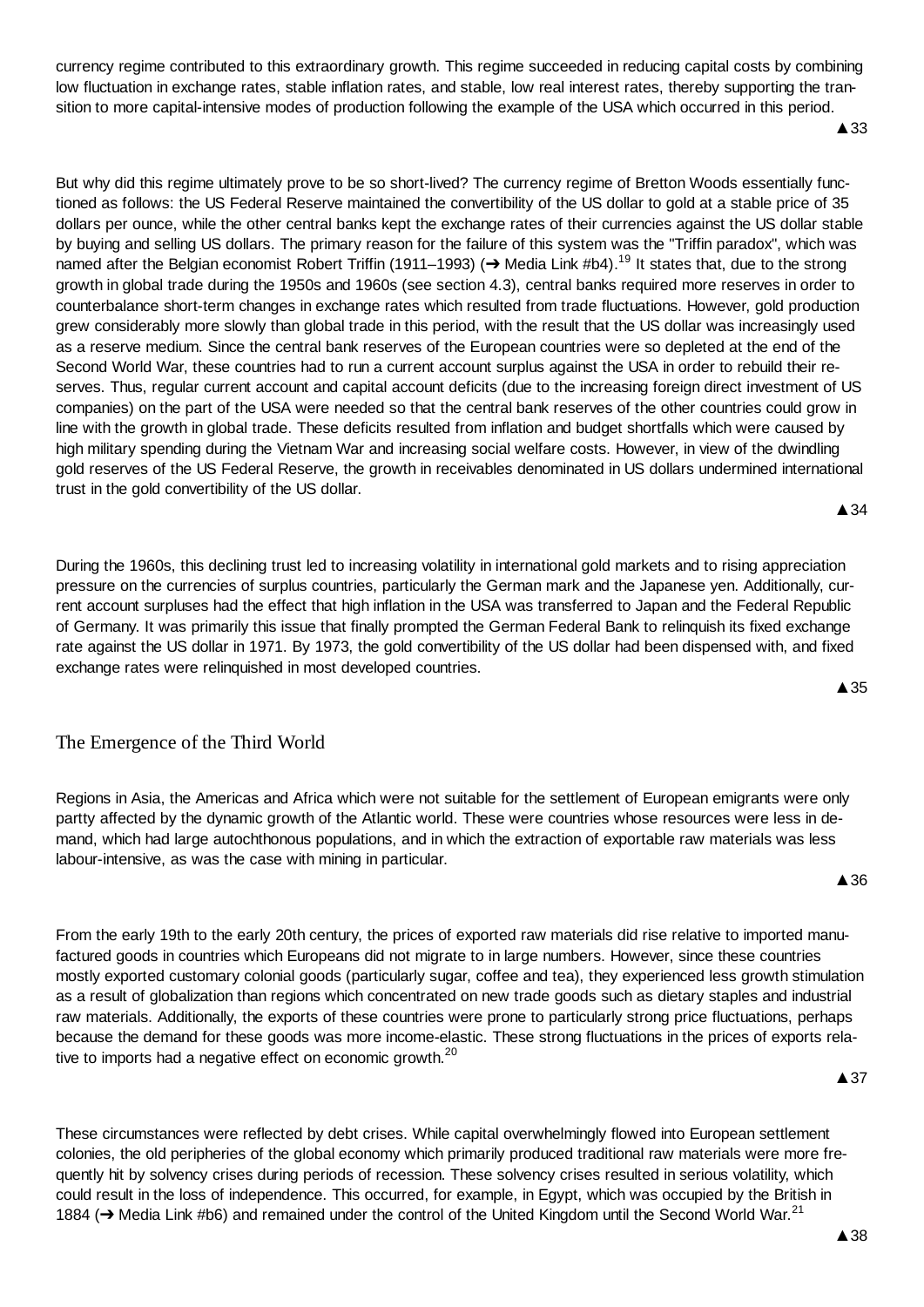Due to incomes that were low compared with Europe and the countries of European settlements and that grew less quickly, domestic demand was very slow to develop in the emerging Third World – which was not referred to as such until later. Consequently, there was no stimulus for the development of indigenous industry. This in turn had a long-term negative effect on demographic development. In countries where industrial development required more human capital than the production of agricultural produce using simple technology, industrial development provided an incentive to families to limit the number of offspring and to invest more time and money in the children's education. In countries which concentrated on the production of raw materials which required low levels of skill and knowledge, on the other hand, parents preferred to have larger numbers of offspring. As a result, there was strong population growth in countries with low levels of industrialization during the 20th century. This had the effect of negating income growth due to economic growth and perpetuated – or even increased – global differences in income.<sup>22</sup> It was not until the wave of liberalization in the late 1970s and the micro-technological revolution which began in this period and which drastically accelerated and reduced the cost of the long-distance transfer of information between and within companies that a number of so-called emerging economies succeeded in using globalization effects to achieve levels of economic growth which allowed them to close the gap between themselves and the developed economies.

▲ 39

#### Ulrich Pfister, Münster

Appendix

Literature

Abu-Lughod, Janet: Before European Hegemony: The World System A. D. 1250–1350, New York, NY 1989.

Berg, Maxine: Luxury and Pleasure in Eighteenth-Century Britain, Oxford 2005.

Bernanke, Ben / James, Harold: The Gold Standard, Deflation and Financial Crises in the Great Depression: An International Comparison, in: Robert G. Hubbard (ed.): Financial Markets and Financial Crises, Chicago, IL 1991, pp. 33–68.

Bordo, Michael / Eichengreen, Barry J. (eds.): A Retrospective on the Bretton Woods System, Chicago, IL 1993.

Braudel, Fernand: Civilization and Capitalism, vol 3: The Perspective of the World, London 1984.

Curtin, Philip D.: Cross-Cultural Trade in World History, Cambridge 1984.

Eichengreen, Barry J.: Golden Fetters: The Gold Standard in the Great Depression, New York, NY 1992.

idem: The Origins and Nature of the Great Slump Revisited, in: Economic History Review XLV (1992), pp. 213–239.

idem: Globalizing Capital: A History of the International Monetary System, Princeton, NJ 1996.

Federico, Giovanni: When Did European Markets Integrate?, in: European Review of Economic History 15 (2011), pp. 93–126.

Findlay, Ronald / O'Rourke, Kevin: Power and Plenty: Trade, War, and the World Economy in the Second Millenium, Princeton, NJ 2007.

Galor, Oded: Unified Growth Theory, Princeton, NJ 2011.

Kindleberger, Charles P.: The World in Depression: 1929–1939, Berkeley 1986.

Jones, Geoffrey: The Evolution of International Business: An Introduction, London 1996.

Lampe, Markus: Effects of Bilateralism and the MFN Clause on International Trade: Evidence for the Cobden-Chevalier Network (1860–1875), in: Journal of Economic History 69 (2009), pp. 1012–1040.

Mauro, Paolo / Sussman, Nathan / Yafeh, Yishay: Emerging Markets and Financial Globalization: Sovereign Bond Spreads in 1870–1913 and Today, Oxford 2006.

Menard, Russell R.: Transport Costs and Long-Range Trade: Was There a European "Transport Revolution" in the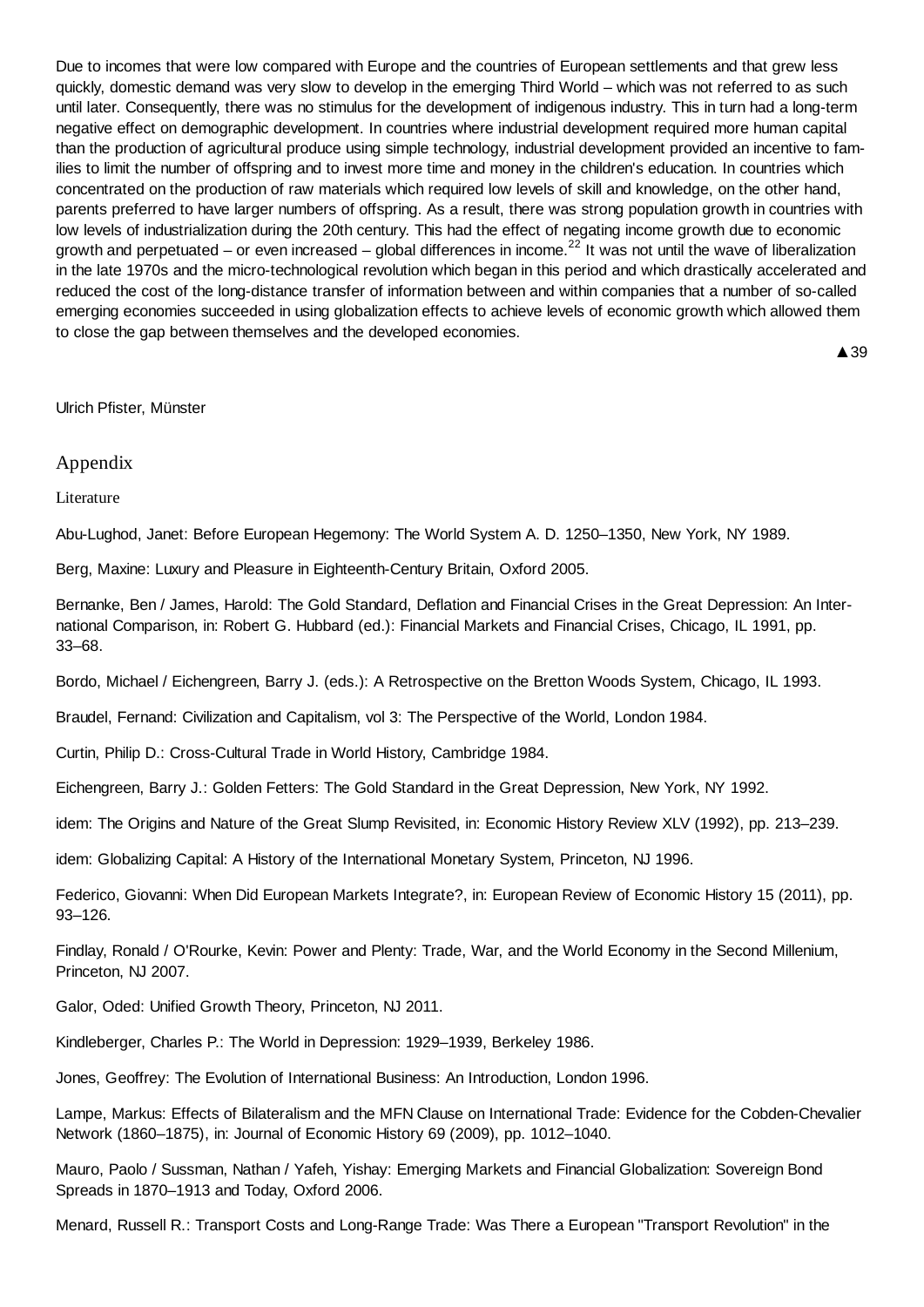Early Modern Era?, in: James D. Tracy (ed.): The Political Economy of Merchant Empires, Cambridge 1991, pp. 228–275.

North, Douglass C.: Institutions, Transaction Costs, and the Rise of Merchant Empires, in: James D. Tracy (ed.): The Political Economy of Merchant Empires, Cambridge 1991, pp. 22–40.

O'Rourke, Kevin H. / Williamson, Jeffrey: Globalization and History: The Evolution of a Nineteenth-Century Atlantic Economy, Cambridge 1999.

idem: When Did Globalization Begin?, in: European Review of Economic History 6 (2002), pp. 23–50.

idem: After Columbus: Explaining Europe's Overseas Trade Boom, 1550–1800, in: Journal of Economic History 62 (2002), pp. 417–455.

Pahre, Robert: Politics and Trade Cooperation in the Nineteenth Century: The 'Agreeable Customs' of 1815–1914, Cambridge 2008.

Reinhart, Carmen / Rogoff, Kenneth S.: This Time Is Different: Eight Centuries of Financial Folly, Princeton, NJ 2009.

Steensgaard, Niels: The Dutch East India Company as an Institutional Innovation, in: Maurice Aymard (ed.): Dutch Capitalism and World Capitalism, Cambridge et al. 1982, pp. 235–257.

Uebele, Martin: National and International Wheat Market Integration in the 19th Century: Evidence from Comovement, in: Explorations in Economic History 48 (2011), pp. 226–242.

Vries, Jan de: The Industrious Revolution: Consumer Behavior and the Household Economy, 1650 to the Present, Cambridge 2008.

idem: The Limits of Globalization in the Early Modern World, in: Economic History Review, 63, 3 (2010), pp. 710–733.

Williamson, Jeffrey G.: Trade and Poverty: When the Third World Fell Behind, Cambridge 2011.

Notes

- 1. <sup>^</sup> Curtin, Cross-Cultural Trade 1984; Abu-Lughod, Before European Hegemony 1989.
- 2. ^ Braudel, The Perspective of the World 1984.
- 3. ^de Vries, The Limits of Globalization 2010, pp. 715–720.
- 4. ^ Menard, Transport Costs and Long-Range Trade 1991; O'Rourke / Williamson, When Did Globalization Begin? 2002.
- 5. ^O'Rourke / Williamson, After Columbus 2002.
- 6. ^Berg, Luxury and Pleasure 2005; de Vries, The Industrious Revolution 2008.
- 7. ^ O'Rourke / Williamson, After Columbus 2002.
- 8. ^ North, Institutions 1991.
- 9. ^Steensgaard, The Dutch East India Company 1982.
- 10. ^ Jones, The Evolution of International Business 1996.
- 11. ^ O'Rourke / Williamson, Globalization and History 1999, chapter 3.
- 12. ^ Federico, When Did European Markets Integrate? 2011; Uebele, National and International Wheat Market Integration 2011.
- 13. ^ Pahre, Politics and Trade Cooperation 2008; Lampe, Effects of Bilateralism 2009.
- 14. ^ Eichengreen, Vom Goldstandard zum Euro 2000, chapter 2; Mauro, Emerging Markets and Financial Globalization 2006, pp. 95–97.
- 15. <sup>^</sup> O'Rourke / Williamson, Globalization and History 1999, chapter 10.
- 16.  $\degree$  ibid., chapter 6.
- 17. <sup>^</sup> Kindleberger, The World in Depression 1986, chapter 3, chapter 7.
- 18. ^Bernanke / James, The Gold Standard 1991; Eichengreen, Golden Fetters 1992 and idem, The Origins and Nature of the Great Slump Revisited 1992.
- 19. ^ Bordo / Eichengreen, A Retrospective on the Bretton Woods System 1993, chapter 1.
- ^ 20. Williamson, Trade and Poverty 2011.
- 21. ^ Reinhart / Rogoff, This Time Is Different 2009, chapter 5.
- 22. ^ Galor, Unified Growth Theory 2011, pp. 198–207.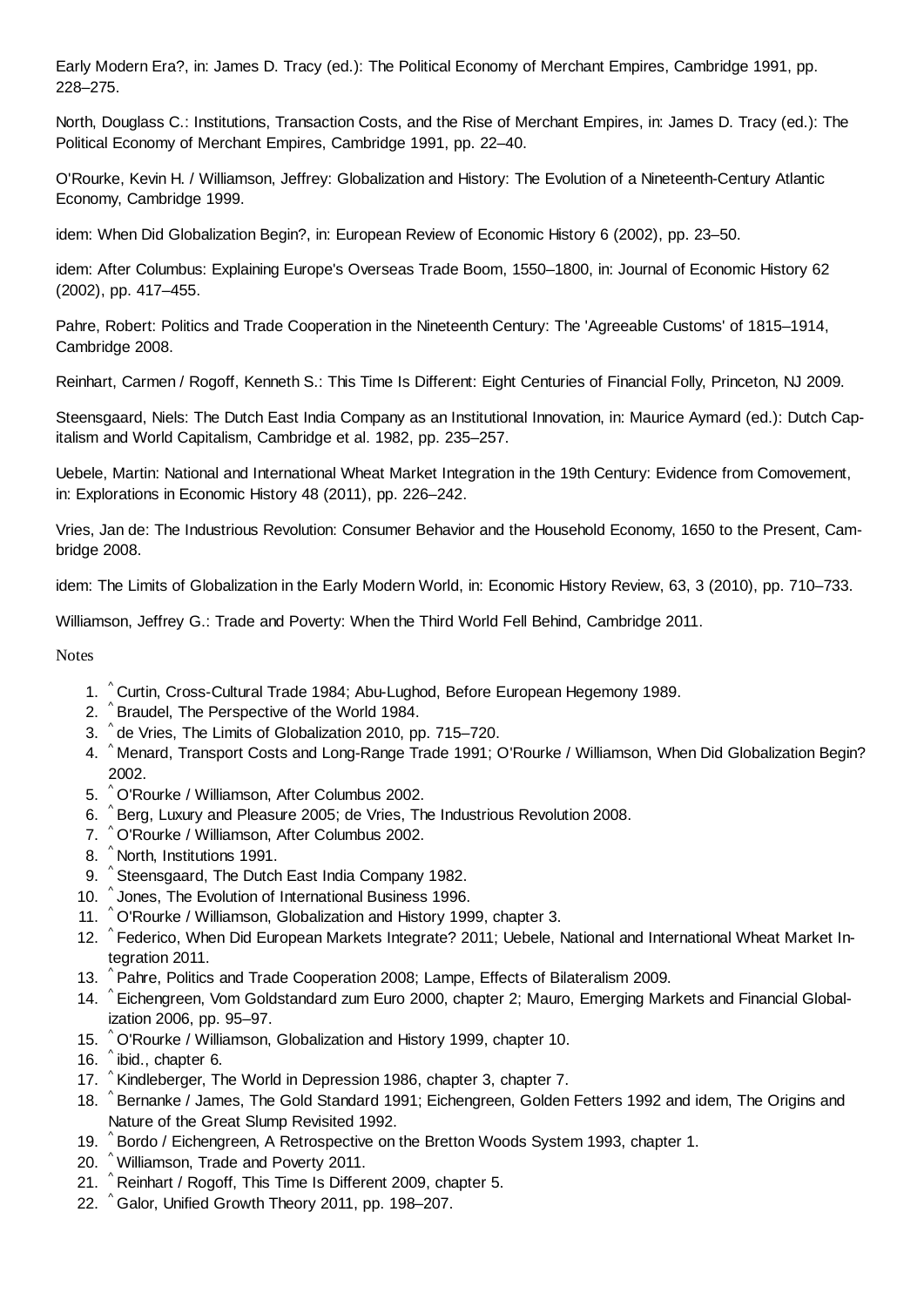# Translated by: Niall Williams Editor: Toni Pierenkemper Copy Editor: Christina Müller

Indices

DDC: 303 , 327 , 337

Locations

Africa DNB  $C'$  (http://d-nb.info/gnd/4000695-5) America DNB  $\mathbb{F}$  (http://d-nb.info/gnd/4001670-5) Argentina DNB <sup>(\*</sup> (http://d-nb.info/gnd/4002890-2) Asia DNB  $\mathbb{F}^{\bullet}$  (http://d-nb.info/gnd/4003217-6) Atlantic Ocean DNB [f] (http://d-nb.info/gnd/4003388-0) Australia DNB [fttp://d-nb.info/gnd/4003900-6) Baltic Sea DNB  $\mathbb{F}$  (http://d-nb.info/gnd/4044107-6) Brazil DNB [fttp://d-nb.info/gnd/4008003-1) Canada DNB [ (http://d-nb.info/gnd/4029456-0) Cape of Good Hope DNB [fttp://d-nb.info/gnd/4110003-7) China DNB  $\mathbb{E}^n$  (http://d-nb.info/gnd/4009937-4) Continental Europe DNB (http://d-nb.info/gnd/4467306-1) Egypt DNB  $C'$  (http://d-nb.info/gnd/4000556-2) England DNB [station] (http://d-nb.info/gnd/4014770-8) Europe DNB L<sup>o</sup> (http://d-nb.info/gnd/4015701-5) France DNB E' (http://d-nb.info/gnd/4018145-5) Genova DNB (http://d-nb.info/gnd/4020185-5) German Empire DNB <sup>[5]</sup> (http://d-nb.info/gnd/2008993-4) India DNB (http://d-nb.info/gnd/4026722-2) Japan DNB [2] (http://d-nb.info/gnd/4028495-5) Latin America DNB [st] (http://d-nb.info/gnd/4074032-8) Levante DNB F (http://d-nb.info/gnd/4196563-2) New Hampshire DNB [5] (http://d-nb.info/gnd/4042002-4) Ottoman Empire DNB <sup>[5]</sup> (http://d-nb.info/gnd/4075720-1) Russia DNB <sup>(\*</sup> (http://d-nb.info/gnd/4076899-5) United Kingdom DNB <sup>r</sup> (http://d-nb.info/gnd/4022153-2) United States DNB  $C^{\prime}$  (http://d-nb.info/gnd/4078704-7) USSR DNB L<sup>a</sup> (http://d-nb.info/gnd/4077548-3) Venice DNB  $C'$  (http://d-nb.info/gnd/4062501-1) Vietnam DNB [ (http://d-nb.info/gnd/4063514-4) West Germany DNB <sup>(\*</sup> (http://d-nb.info/gnd/4011889-7) Western Europe DNB [" (http://d-nb.info/gnd/4079215-8)

**Citation** 

Pfister, Ulrich: Globalization, in: European History Online (EGO), published by the Leibniz Institute of European History (IEG), Mainz 2012-06-06. URL: http://www.ieg-ego.eu/pfisteru-2012-en URN: urn:nbn:de:0159-2012060507 [YYYY-MM-DD].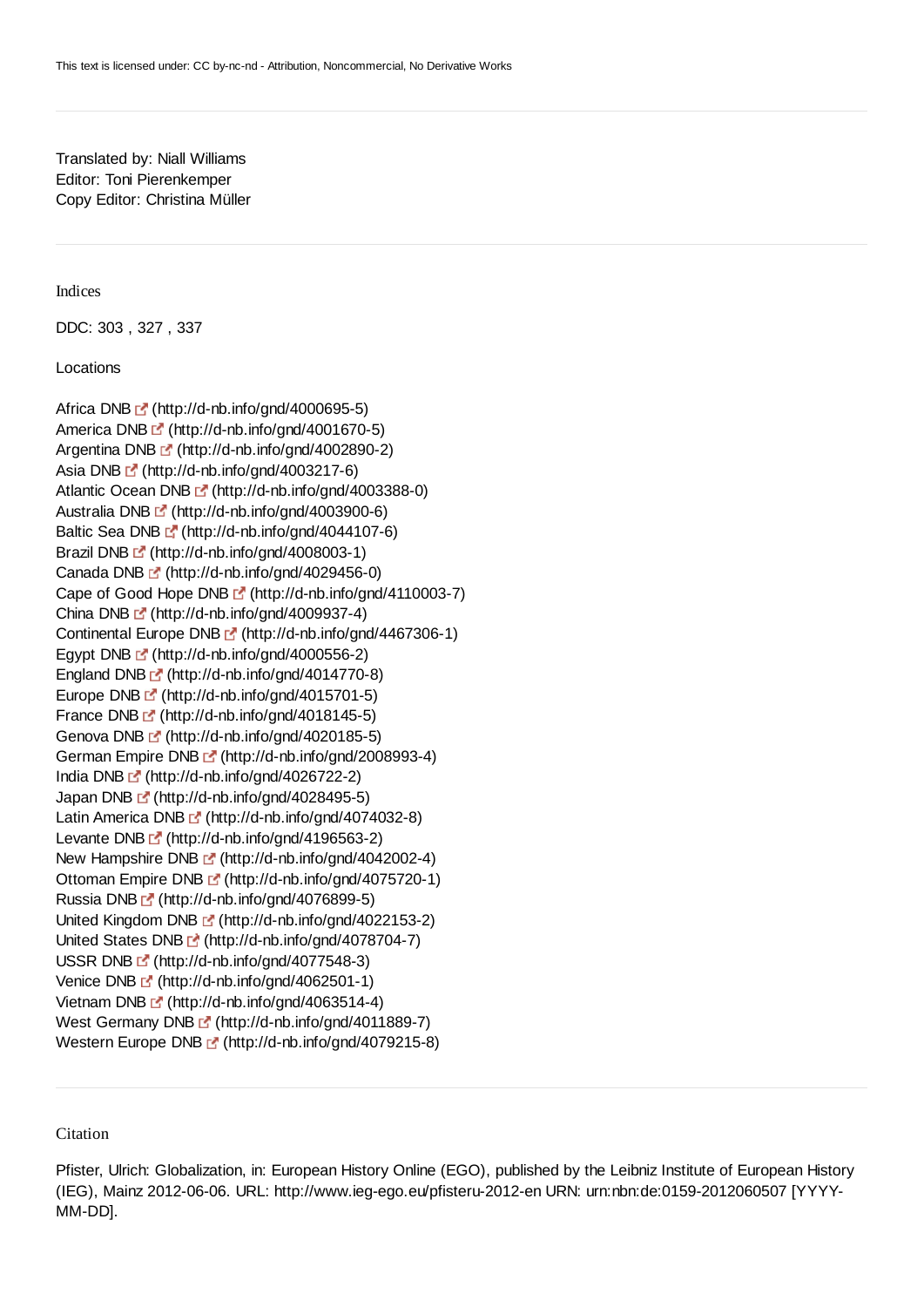When quoting this article please add the date of your last retrieval in brackets after the url. When quoting a certain passage from the article please also insert the corresponding number(s), for example 2 or 1-4.

Export citation from: HeBIS Online Catalogue [sttp://cbsopac.rz.uni-frankfurt.de/DB=2.1/PPNSET?PPN=302882707) ()

#### **Link #ab**

Region (http://www.ieg-ego.eu/de/threads/crossroads/politische-raeume/politische-raumvorstellungen/martinasteber-region)

#### **Link #ad**

Colonialism and Imperialism (http://www.ieg-ego.eu/en/threads/backgrounds/colonialism-and-imperialism /benedikt-stuchtey-colonialism-and-imperialism-1450-1950)

## **Link #ae**

European Overseas Rule (http://www.ieg-ego.eu/en/threads/europe-and-the-world/european-overseasrule/reinhard-wendt-european-overseas-rule)

#### **Link #af**

Civil Society (http://www.ieg-ego.eu/en/threads/transnational-movements-and-organisations/civil-society/dietergosewinkel-civil-society)

## **Link #ag**

Economic Relations (http://www.ieg-ego.eu/en/threads/europe-and-the-world/economic-relations/rolf-waltereconomic-relations-between-europe-and-the-world)

#### **Link #ai**

Genghis Khan (1162–1227) VIAF (http://viaf.org/viaf/100172770) DNB  $\mathbb{F}$  (http://d-nb.info /gnd/118527576)



 (http://www.ieg-ego.eu/en/mediainfo/genghis-khan-116220131227?mediainfo=1& amp;width=900&height=500) Genghis Khan (1162–1227)

## **Link #aj**



(http://digi.ub.uni-heidelberg.de/diglit/braun1582bd1/0097)

Venetia 1572, UB Heidelberg E

## **Link #ak**

Early Modern Ports (http://www.ieg-ego.eu/en/threads/crossroads/courts-and-cities/catia-antunes-early-modern-ports-1500-1750)

#### **Link #al**



 (http://www.ieg-ego.eu/en/mediainfo/the-ottoman-empire-between-1481-and-1683?mediainfo=1&width=900&height=500)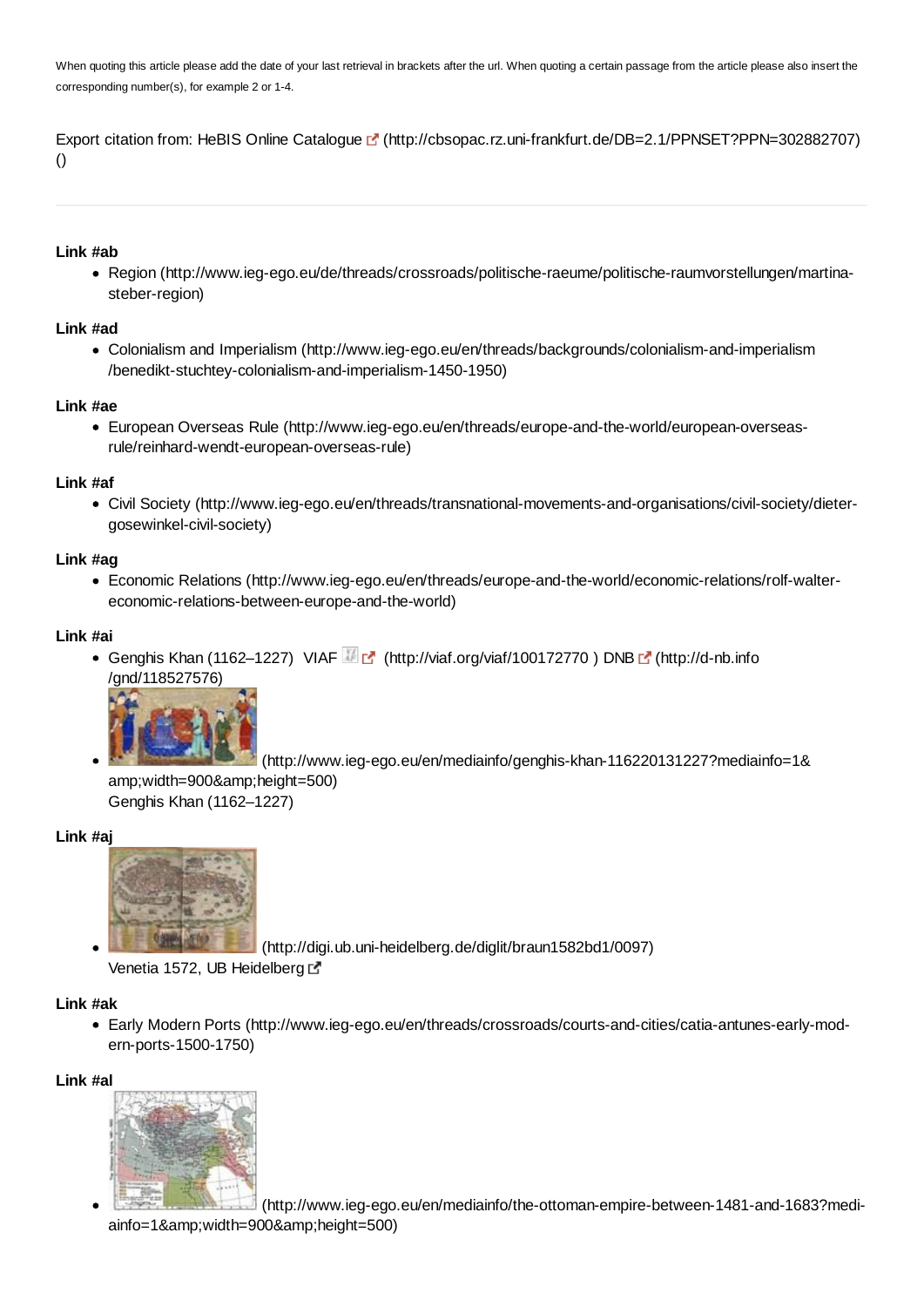The Ottoman Empire Between 1481 and 1683

## **Link #am**

Industrialization (http://www.ieg-ego.eu/en/threads/backgrounds/industrialization/richard-h-tilly-industrializationas-an-historical-process)

# **Link #ao**

Land (http://www.ieg-ego.eu/en/threads/backgrounds/nature-and-environment/frank-uekoetter-land)

# **Link #ap**

European fashion (http://www.ieg-ego.eu/en/threads/models-and-stereotypes/the-spanish-century/gabrielementges-european-fashion-1450-1950)

# **Link #aq**

Leisure Time and Technology (http://www.ieg-ego.eu/en/threads/crossroads/technified-environments/stefanposer-leisure-time-and-technology)

# **Link #as**

The "Dutch Century" (http://www.ieg-ego.eu/en/threads/models-and-stereotypes/the-dutch-century/dagmarfreist-the-dutch-century)

# **Link #at**



 (http://www.ieg-ego.eu/en/mediainfo/united-east-india-company?mediainfo=1& amp;width=900&height=500) United East India Company

# **Link #au**



 (http://www.ieg-ego.eu/en/mediainfo/swedish-emigrants-leaving-goteborg-c.-1905?mediainfo=1&amp:width=900&amp:height=500) Swedish emigrants leaving Gothenburg c. 1905

# **Link #av**

Emigration Across the Atlantic (http://www.ieg-ego.eu/en/threads/europe-on-the-road/economic-migration/irialglynn-emigration-across-the-atlantic-irish-italians-and-swedes-compared-1800-1950)

# **Link #aw**

Europakonzeptionen (http://www.ieg-ego.eu/de/threads/modelle-und-stereotypen/modell-europa/georg-kreis-europakonzeptionen-foederalismus-bundesstaat-staatenbund)

# **Link #ay**



 (http://www.ieg-ego.eu/en/mediainfo/worldwide-concentration-of-railways-and-telegraphin-1901?mediainfo=1&width=900&height=500) Worldwide Concentration of Railways and Telegraph in 1901